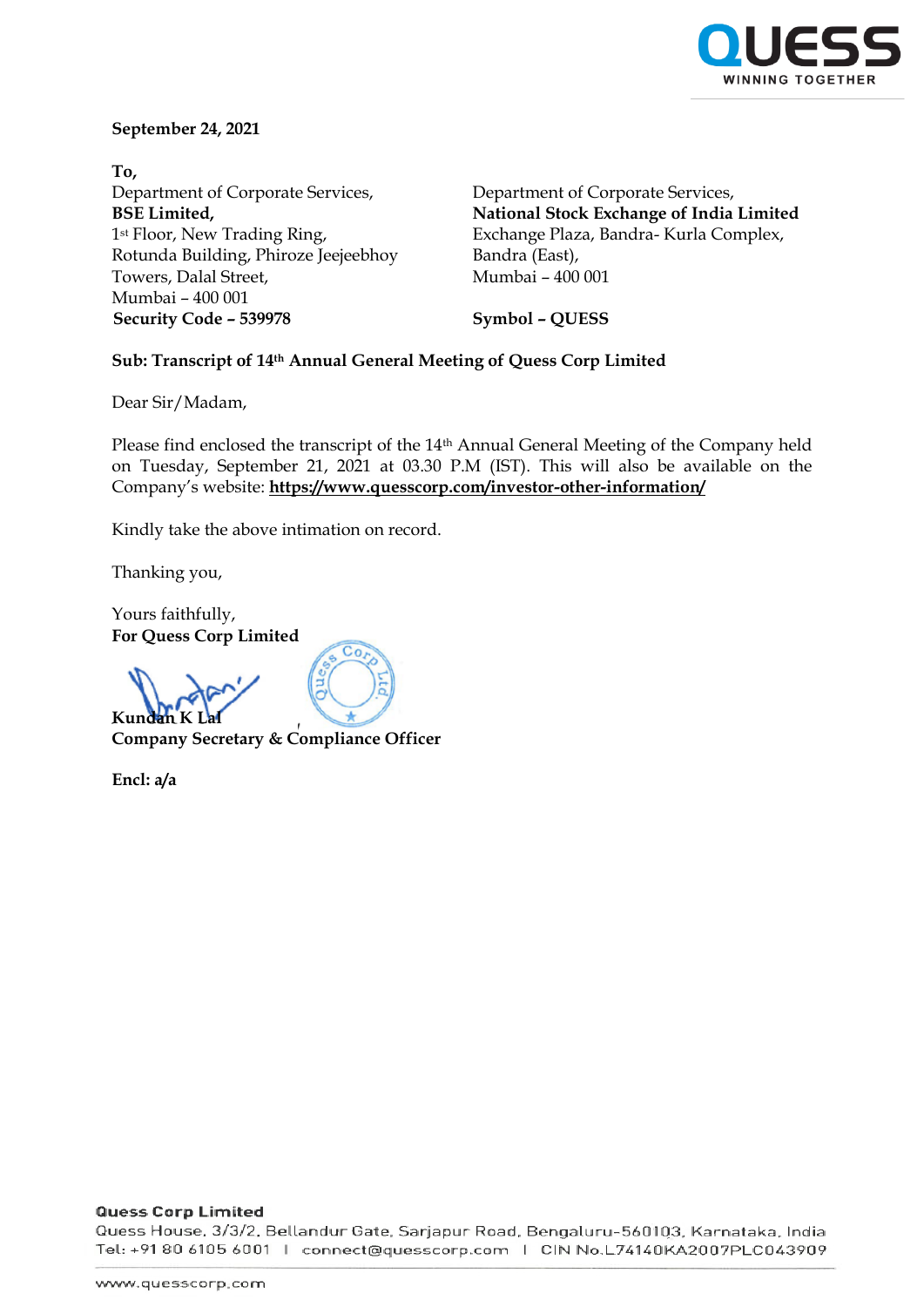

## **TRANSCRIPT OF QUESS CORP LIMITED – 14TH ANNUAL GENERAL MEETING HELD AT 03.30 PM (IST) ON TUESDAY, SEPTEMBER 21, 2021 THROUGH VIDEO CONFERENCING**

**Ajit Isaac:**

Good Afternoon!

Ladies and Gentlemen,

I hope all of you are safe and in good health. It is 3:30 p.m. and the time to begin the proceedings of the meeting. On behalf of the Board of Directors of your Company, I, Ajit Isaac, Executive Chairman of the Company, have pleasure in extending a warm welcome to all of you to this 14th Annual General Meeting of Quess Corp Limited.

This meeting is being held through video conference in accordance with the circular issued by the Ministry of Corporate Affairs and SEBI. I would like to let you know that the proceedings of this meeting are being recorded. During the meeting, all participants would be on mute.

I hope each one of you are safe, healthy and maintaining social distancing as per the guidelines issued by the Government authorities. The Company has made all efforts feasible under the current circumstances to enable our members to participate at the meeting through the video conferencing facility and vote electronically. Members will be allowed to join on a first come first serve basis.

Before I proceed further, I would like to introduce to you my colleagues joining over VC. I would request each member to raise their hand when I announce and introduce them.

- Ms. Revathy Ashok, Independent Director of the Company and Chairperson of the NRC and CSR Committee, attending this AGM from Mumbai. Thank you, Revathy.
- Mr. K. R. Girish, Independent Director of the Company and Chairman of the Audit Committee, attending this AGM from Bangalore. Thank you, Mr. Girish.
- Mr. Sanjay Anandaram Independent Director of the Company and Chairman of the Stakeholders Relationship Committee attending this AGM from Bangalore. Thank you, Sanjay.
- Mr. Gaurav Mathur, Independent Director of the Company attending this AGM from Mumbai. Thanks Gaurav.
- Mr. S. Gopalakrishnan, Non-Executive Director of the Company attending this AGM from Canada. Thank you, Gopal.
- Mr. K. Suraj Moraje, Managing Director and Group CEO of the Company, attending this AGM from our Board Room in Bangalore. Thank you, Suraj.
- Mr. N. Ravi Vishwanath, Group Chief Financial Officer of the Company attending this AGM from our Bangalore office. Thank you, Ravi.
- Mr. Kundan Lal, VP and Company Secretary of the Company attending this AGM from our Bangalore registered office. Thank you, Kundan.

Mr. Chandran Ratnaswami, Non-Executive Director of the Company has expressed his inability to attend the meeting.

Apart from them, we also have key executives and senior management joining from their respective locations, Mr. Anand Subramanian, Partner of M/s Deloitte Haskins & Sells LLP,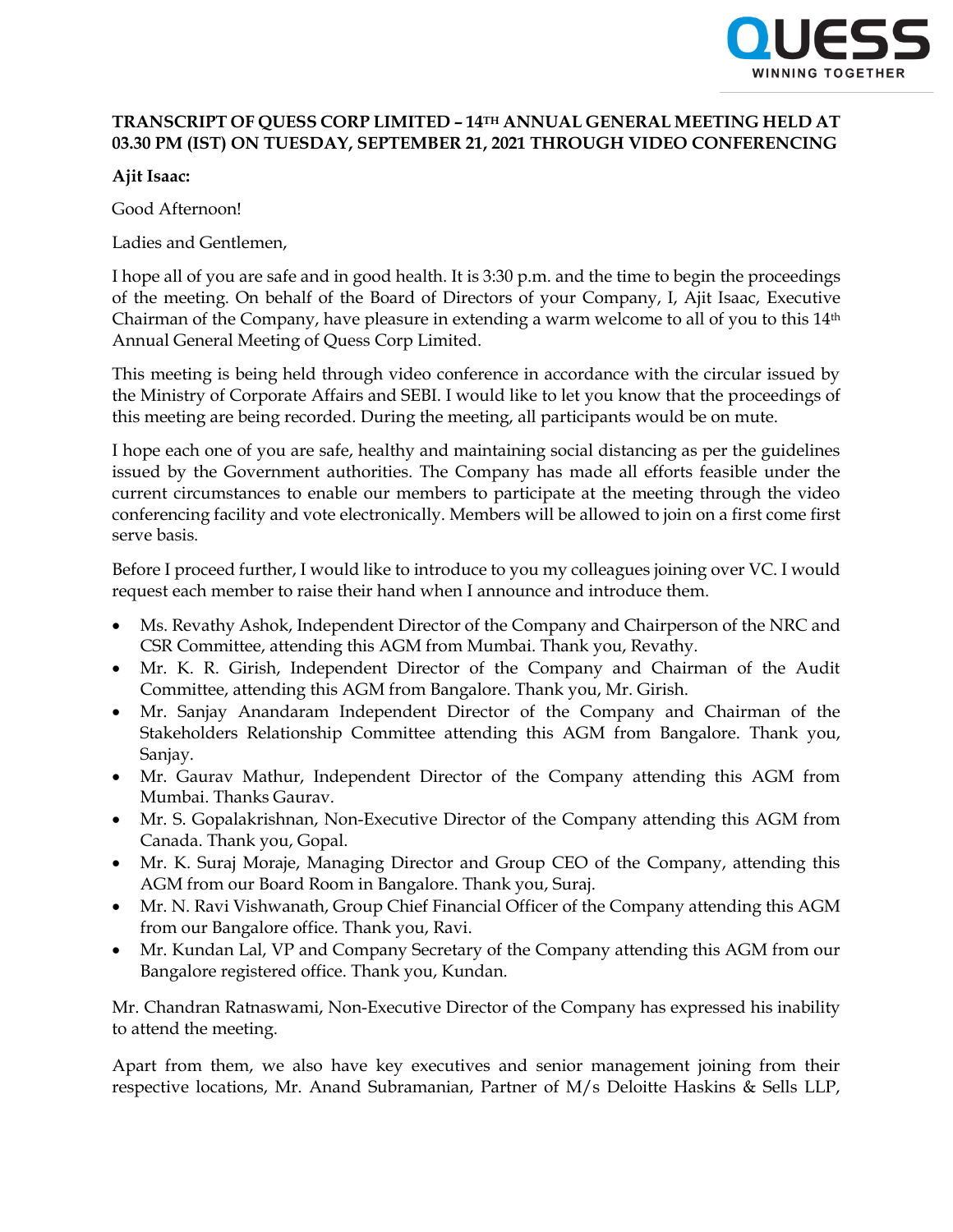

Statutory Auditors of the Company, and Mr. S.N. Mishra, who is the Secretarial Auditor of the Company and Scrutinizer of the e-voting process for this AGM.

I have been informed that we have the requisite quorum present through video conference to conduct the proceedings of this meeting. The participation of members through video conference is being considered for the purpose of quorum as per the circulars issued by MCA. The quorum being present, I call this meeting to order.

I now request Mr. Kundan, Company Secretary, to provide general instructions to the members regarding participation in this meeting.

## **Kundan K Lal:**

Thanks Sir.

Good Afternoon everyone. Members may note that this AGM is being held through video conference in accordance with the Companies Act, 2013 and circulars issued by the Ministry of Corporate Affairs and SEBI.

The Register of Directors and Key Managerial Personnel, the Register of Contracts and Arrangements, ESOP Certificate issued by Statutory Auditors, have been made available electronically for inspection by the members during the AGM.

As the AGM is being held through video conference, the facility for the appointment of proxies by the members was not applicable and hence the proxy register for inspection is not available.

The Company has received requests from a few members to register them as speakers at this meeting. Accordingly, the floor will be open for these members to raise their queries. The moderator will facilitate this session once the Chairman opens the floor for questions and answers. We request speakers to be crisp and brief for the benefit of other shareholders. Members who are attending this meeting through VC today can also post their views or questions in the chat box provided.

The Company had provided the facility to cast the votes electronically, on all resolutions set forth in the Notice. The remote e-voting commenced at 09.00 A.M. (IST) on Thursday, September 16, 2021 and concluded at 05.00 P.M. (IST) on Monday, September 20, 2021.

Members who have not cast their votes yet electronically and who are participating in this meeting will have an opportunity to cast their votes during the meeting through the e-voting system provided by Link Intime, InstaVote.

Mr. S.N. Mishra, Practicing Company Secretary was appointed as Scrutinizer to ensure the evoting process and to submit his report on the results of e-voting with respect of all resolutions contained in the AGM Notice.

In case members face any difficulty, they may reach out on the helpline numbers.

With this, I request the Chairman to continue the proceedings. Thanks to all participants**.**

## **Ajit Isaac:**

Thank you, Kundan.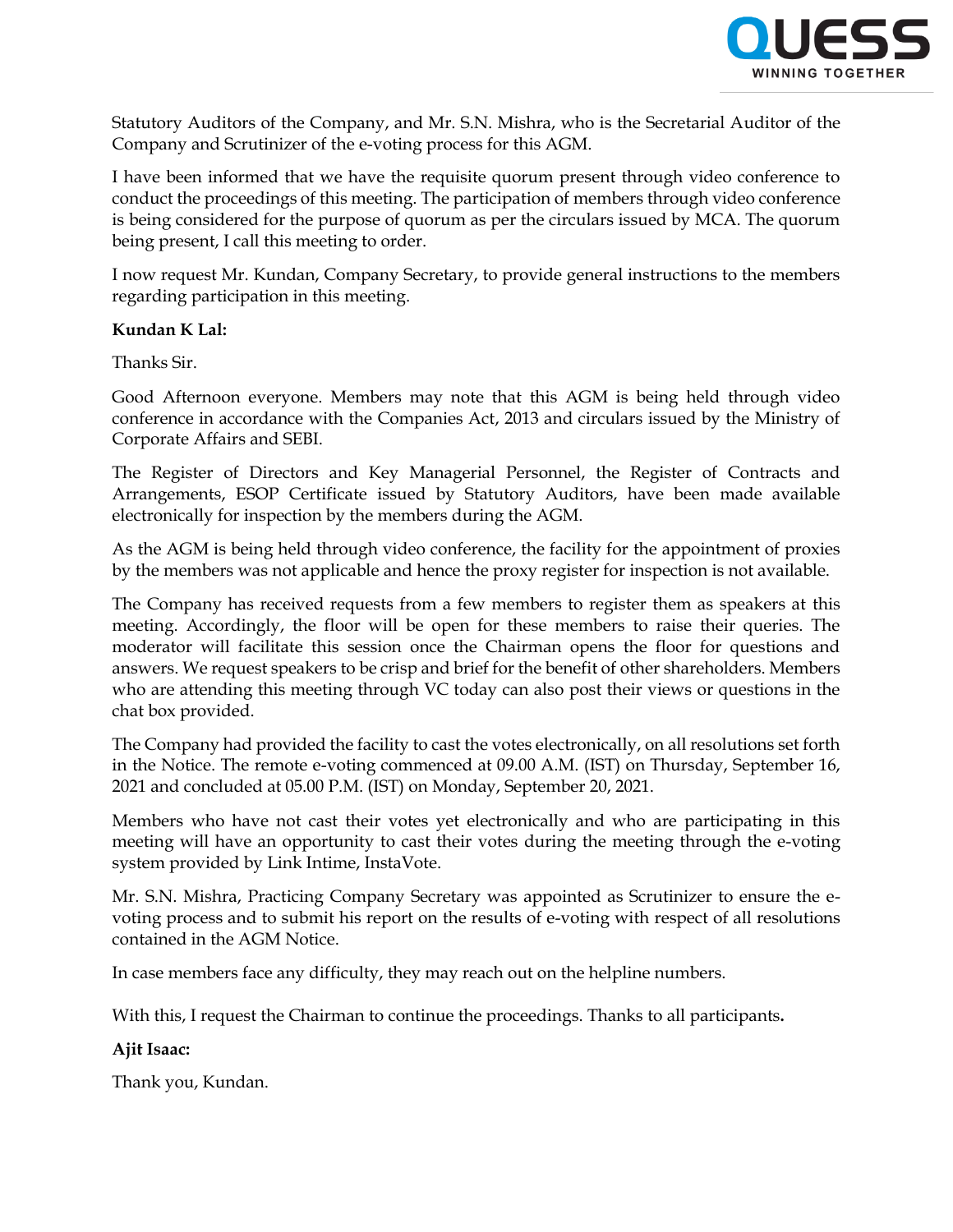

## **Chairman Speech:**

#### Dear Shareholders,

As we emerge out of a one and a half year long pandemic, many of us have come away with permanent losses and health impairments. Despite this, society and organizations forge ahead collectively to breach new frontiers of science, reinventing socio-economic order and making compulsory adjustments to daily life.

For a company like Quess, which is employment intensive, all of these changes are very instrumental. This period represents a significant moment as the founding of the company itself. The need for our services and what we do to society as frontline workers in battling Covid-19 needs little emphasis. The ability of Quess to have changed the way it works, to deliver all of what it did without offices being open, emphasized the agility of the company and its digital transformation through the pandemic and the same is reflected in our results.

Let us take a look at our results on an overall basis:

- $\triangleright$  We closed the year with a headcount of 363,000 and revenues of INR 10,837 crores. The recovery in the second half of the year has ensured that we close the year flat on revenuedespite headwinds in first half.
- Our normalized EBITDA was INR 577 crores for FY21, down 12% compared to FY20
- Our Gross Debt however reduced to INR 516 crores from ₹ 1,147 crores on the back of better cash management, improved collections and income tax refunds
- Our Operating Cash flow (OCF) stood at INR 587 crores, indicating an EBITDA to OCF conversion of 131%. This was the highest ever cash flow for the company and enabled Quess to become net cash positive in FY21.

Let us take a look at the performance of individual platforms:

- Our workforce management platform, headed by Mr. Lohit Bhatia, closed FY21 with revenue of INR 7,159 crores flat compared to FY20 and normalized EBITDA of INR 265 crores, a 32% decline compared to FY20 due to year long closure of education centres of our training businesses.
- Operating asset management platform which performs mostly Managed Services headedby Mr. Guruprasad S, closed FY21 with revenue of INR 1688 crores down 3% from FY20 but with a normalized EBITDA of INR 115 crores down 6% compared to FY20.
- Global Technology Solutions platform, headed by Pinaki Kar, closed FY21 with INR 1,990crores down 5% from FY20 and EBITDA of INR 270 crores, an increase of 16% compared to FY20. With this, GTS became the largest contributor to EBITDA, accounting for 47% of the overall EBITDA.

Further, consequent to improved cash generation cycles and net cash position, we have updated our **capital allocation policy**. Following this change, we have paid out our first ever dividend of INR 7 per share. As per our updated dividend policy, we will strive to reward one-third of our annual free cash flow to shareholders via dividend/share buy-back and rest towards funding internal growth and acquisitions.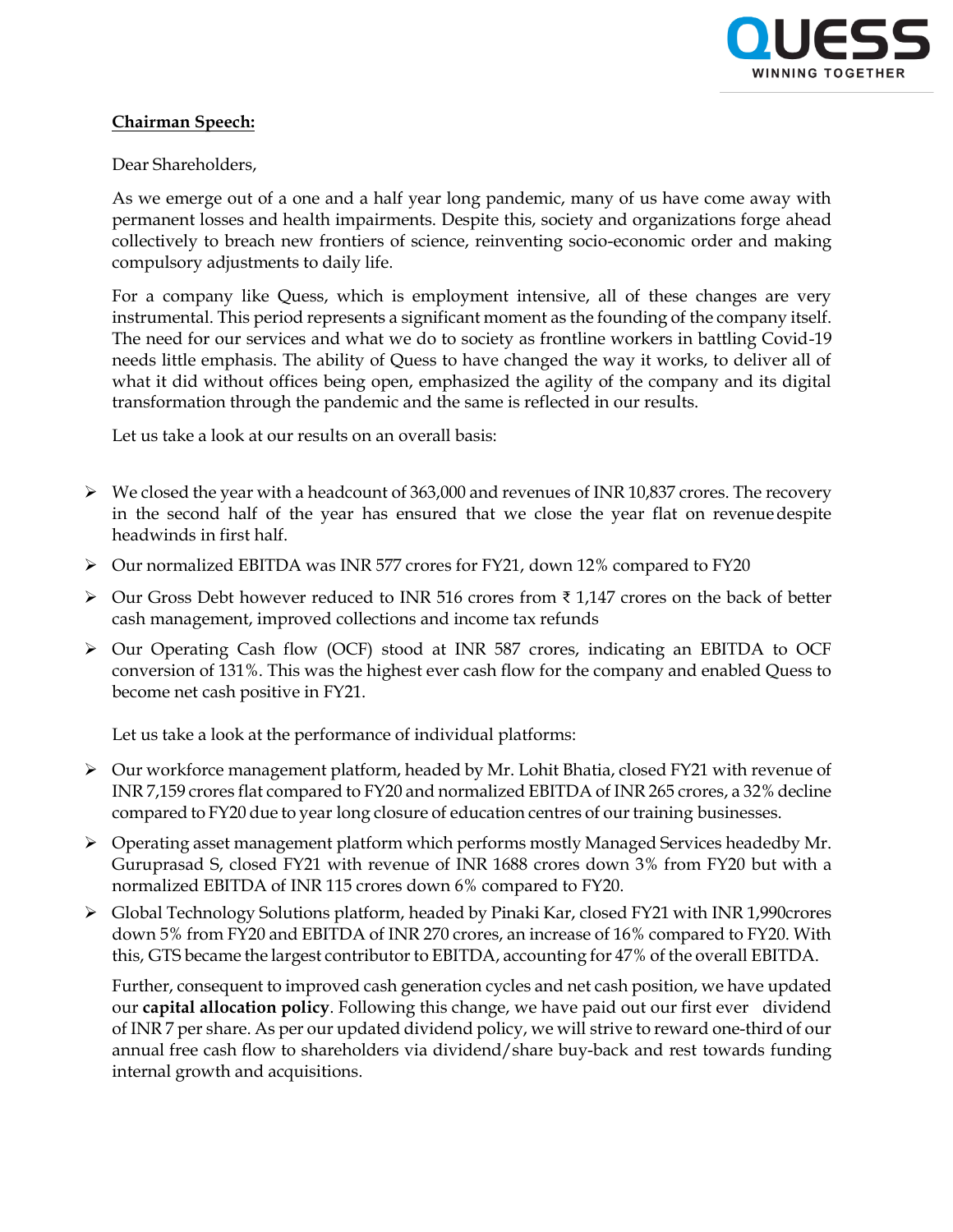

## **Highlights of FY21**

The previous year has been a year of significant strategic progress for us, despite its challenges, some of the key highlights are:

- Quess was ranked as one of the **Top 50 largest staffing firms globally** in 2020 by Staffing Industry analysts, up from a rank of 69 a year before.
- We were once again certified as a "**Great Place to Work" by GPTW® Institute**. This certification is recognized globally by employees and employers alike and is considered the 'Gold Standard' in identifying and recognizing great workplace culture.
- The **merger of 3 whollyowned** subsidiaries, i.e. MFX Infotech, Greenpiece and ConneQt,with Quess, has been approved by the Board. The above will bring down the number of **Subsidiaries from 34 to 31, in line with our mission of optimizing our operating structure.**
- $\triangleright$  I would also like to congratulate Mr. Suraj Moraje, who has been elevated to the position of CEO & MD. Suraj has led the company commendably through pandemic and initiating various business transformation initiatives to put Quess on a growth path. I would also like to warmly welcome Mr. Ravi Vishwanath, who has joined us as Group CFO.

#### **Investments**

Further, as a part of our in-organic strategy, we undertook certain investments anddivestments:

- 1. First, in Q1 FY21, we increased our **stake in Terrier Security Services** from 49% to 74%, allowing us increased control and integration. Terrier is a nationwide security provider with a combination of man guarding and electronic security solutions. Thisbusiness manages about 2,000 sites across India with significant technology capabilities and we expect Terrier electronic security services to contribute more when it comes to the future.
- 2. We acquired the remaining 30% of Conneqt Business Solutions for INR 208 crores. Conneqt, is a leading CLM and BPM services provider in India and operates 21+ delivery centers with 30,000+ employees. The entire transaction was about 4x EBITDA and will enable Quess to develop greater synergies in the BPM operations of Conneqt and Allsec with greater emphasis on digital services and international expansion.
- 3. Lastly, Quess entered the **digital gig economy through an investment in task-based services business called Taskmo**. In Q4 FY21, the Board of Directors approved the subscription of 49% equity shares for INR 10 cr. to be invested in multiple tranches. So far, we have invested INR 5.2 crores for 33.3% stake in the company.

#### **Focus Areas for FY22**

As we move through FY22, our goal for the current financial year is to pave the way for achieving 20% RoE in FY23 while sustaining and improving necessary digital improvements and cost savings made last year. There are 5 major focus areas for the current year.

 First is improving **tech intensity** across the organization. This increased tech intensity has enabled us to provide clients with differentiated ability and flexibility. For example,our security services business, Terrier, provides 360 degree solutions as a blend of manned guarding and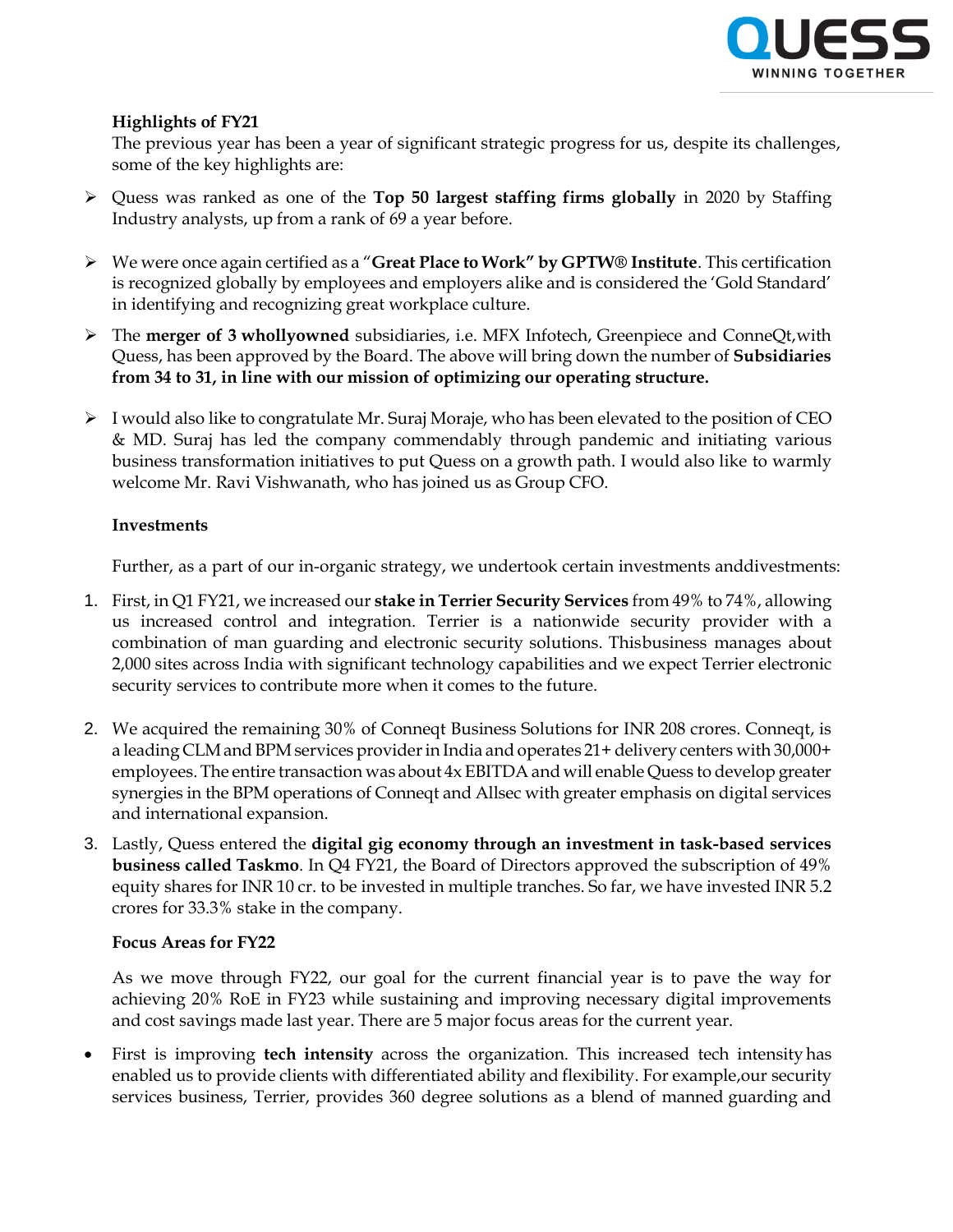

electronic security, powered by our proprietary applications. OurGeneral Staffing business provides, workflow automation and productivity enhancement through our WorQ app, as a value added service to our clients.

- One of the key focus area of FY22 is our **Emerging Business Group** led by its Mr. Sekhar Garisa. This business encompasses 3 parts – Digicare, Monster and Qjobs. Our goal at Digicare is to create the largest one-stop shop for electronic goods after sales service needs of customers. At Monster we are moving from beingjust a job portal to a becoming leading Talent Marketplace in South East Asia while establishing Qjobs as the undisputable market leader in blue collar hiring. These businesses hold a significant potential and one of our management goals is to unlock value in these assets for our company and shareholders.
- Third, we will continue to improve our **EBITDA to Cash Conversion**, to enable us to reduce leverage by paying down debt, while ensuring to pay dividends in line with ourupdated capital allocation policy.
- Fourth, we will continue **organization wide cost optimization**, to create a leaner business model that supports non-linear growth and margins. We have reduced our indirect cost from 7% in FY20 to 6% in FY21, and with digital enhancements and productivity improvement measures we shall further bring down our indirect costs.
- **Fifth, cross-selling** is an important strategic initiative for us, and an obvious pull due to our deep customer insights. No other services conglomerate has such a range of **interconnected/sequential non-core services** like your company. As of June end, out of our Top 30 clients more than 50% of our clients are availing more than one service from us and we expect to increase our wallet-share with these large customers.

## **Giving back to society**

A service company like Quess with a large footprint in India will always have employees at the core of all of its achievements. Facing once in a generation health emergency, our employees have responded with admirable resilience and adaptability under rapidly changing circumstances. **Indeed, our colleagues were at the frontline of the fight against COVID – as they maintained 57 hospitals, 3 airports, and 11 infrastructure and public utilities without interruption, during the pandemic.** Their strength and resolves inspire us to do better every day.

Lastly, we at Quess believe in giving back to society and creating a world where everyone has access to opportunities and has a right to have a better life. We strive to make this possible through interventions in education and health through our Careworks Foundation. As of 31st March 2021, we have covered 75 government schools, impacting lives of 13,500 children through our flagship School Enhancement Programme which has led to a 36% increase in enrolment in schools.

Further, during the lockdown, we have served 80,000 meals to the members of the society, distributed 2 million masks and hand sanitizers to students and staff members appearing for Class 10 exams and donated ventilators to hospitals, all coordinatedby our Foundation.

# **Closing Remarks**

Having successfully travelled through the last year, we built the necessary tools and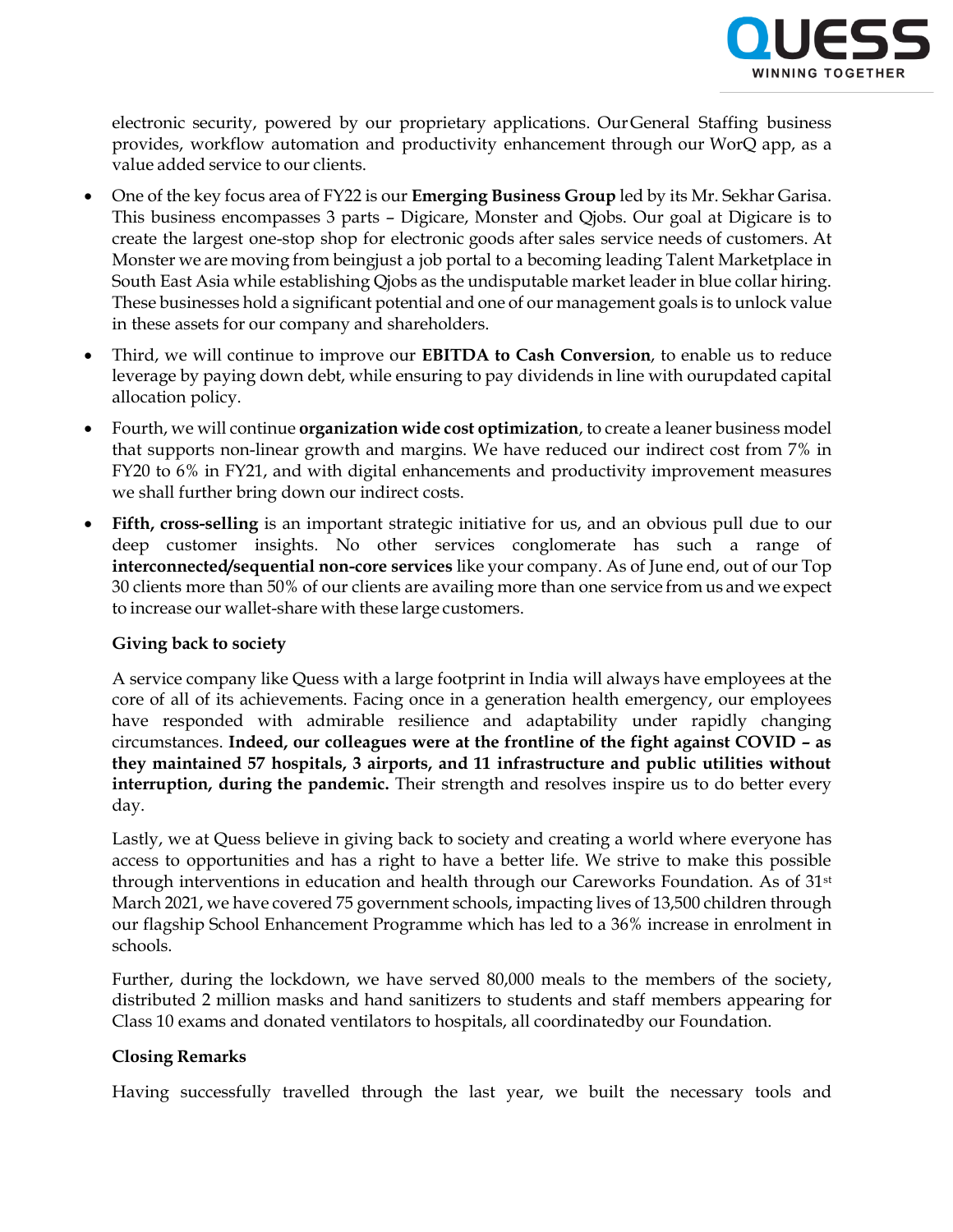

competencies to face the current year with resilience and perseverance. The times may be uncertain, but our efforts are not and we will not waiver from the twin goals that we have set for us – 20% Return on Equity and 20% OCF growth.

We had our IPO in July 2016 and exactly 5 years later we have a CAGR of 21% in our shareprice, compared to 15% CAGR of Sensex in the same period. Our operations have stood thetest of time and the same is reflected in our results. We believe that the long term orientationin our Company towards creating a digital business services entity will attract stakeholders with a similar long term vision.

The Reports of the Statutory and Secretarial Auditors have already been circulated to you as part of the Annual Report. The said reports do not contain any qualifications or observations in the Independent Auditors' Report, both in Standalone and in Consolidated and in the Secretarial Audit Report. Therefore, it is not necessary to read the said Reports at this meeting.

As the Notice is already circulated to all the members, I take the Notice convening this meeting as read. As the meeting is convened through VC today, resolutions have already been put to vote through e‐voting and the requirement to propose and second is not applicable.

I request the Kundan to brief the members about the agenda items as contained in the Notice convening this AGM. We will open the floor for any questions by members thereafter.

Over to you Kundan.

## **Kundan K Lal:**

Thanks Sir.

Dear Members, there are seven agenda items in the Notice of the AGM. Out of which first four are Ordinary Business and subsequent three are Special Business.

## **Ordinary Business:**

**Item No. 1** – To receive, consider, approve and adopt Audited Standalone Financial Statements along with the Auditor's Report of the Company for the financial year ended March 31, 2021 along with Boards Report thereon

**Item No. 2** - To receive, consider, approve and adopt Audited Consolidated Financial Statements along with the Auditor's Report of the Company for the financial year ended March 31, 2021.

**Item No. 3** - To confirm the interim dividend of Rs. 7/- per equity share of Rs. 10/- each of the Company already paid for the financial year ended March 31, 2021.

**Item No. 4** - To appoint Mr. Gopalakrishnan Soundarajan (DIN: 05242795) as a Director liable to retire by rotation.

## **Special Business:**

**Item No. 5** - Re-designation of Mr. Ajit Isaac (DIN: 00087168) as a Chairman and Whole-time Director ("Executive Chairman") of the Company and revision of terms.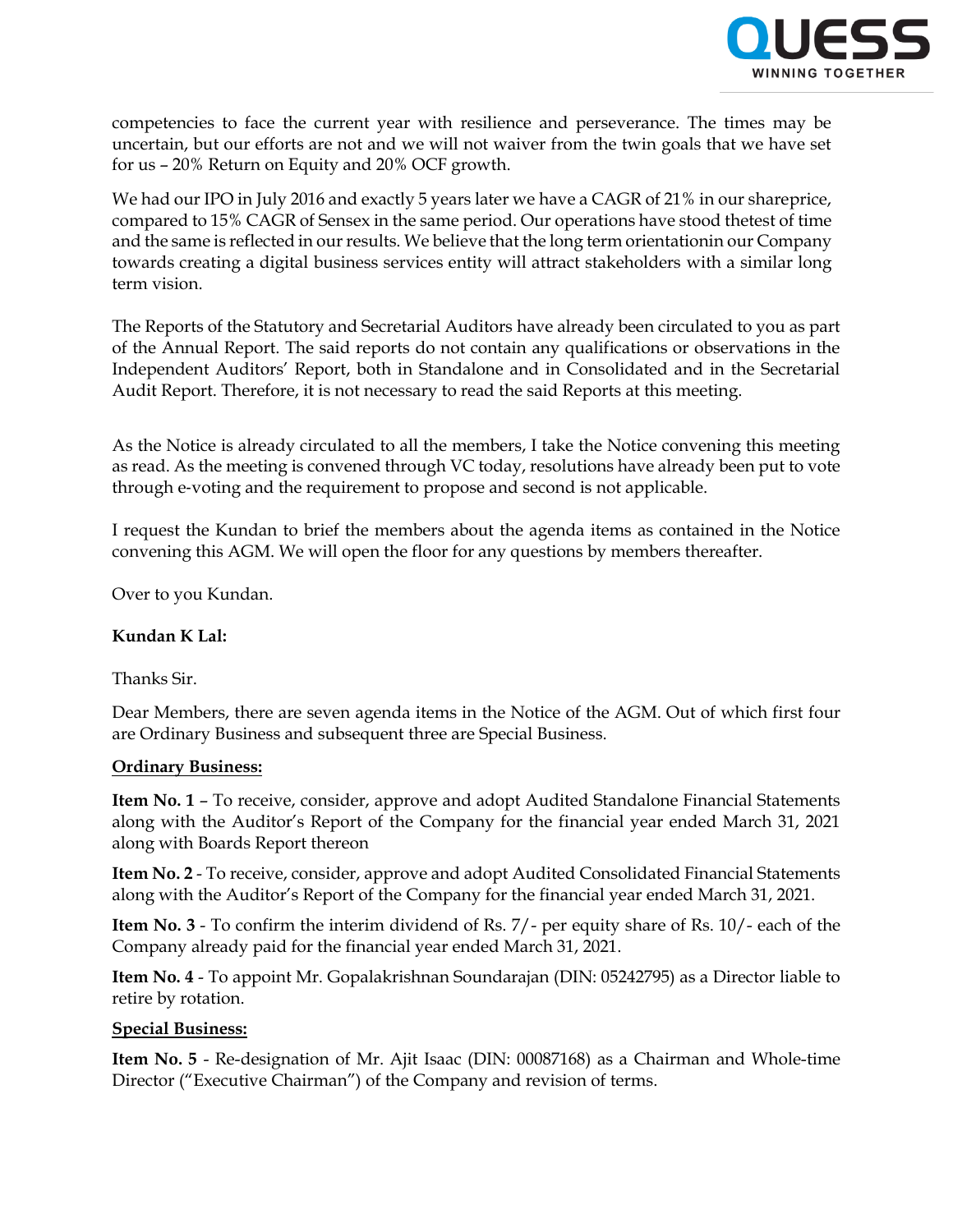

**Item No. 6 -** Elevation of Mr. Krishna Suraj Moraje (DIN: 08594844) as Managing Director and Group CEO of the Company and revision of terms.

**Item No. 7 -** Approval for giving loans, making investments, extending guarantees or securities under Section 185 of the Companies Act, 2013.

Now, before we go live with the Q&A, here are some points to note for your convenience. Once you are invited to speak, kindly turn on your video, unmute yourself, and proceed to ask the question. Please mention your name, and the location from where you are joining. Each shareholder is requested to limit their views/questions in crisp and brief and not exceeding 3 minutes. To avoid repetition, the answers to all the questions will be provided towards the end. Once you have asked your question, you can log off and continue to watch the proceedings.

I would now invite the speakers one by one.

## **Question and Answer Session:**

Now I request Dr. Arun Boppana to unmute himself and kindly proceed with the question.

#### **Dr. Arun Boppana:**

Good Afternoon everybody. This is Dr. Arun Bopanna. Thank you. My maiden attendance at Quess AGM On the virtual platform due to Covid. And Kundan I am privileged to open my innings from Mumbai. I am from Navi Mumbai. Kundan Lal is an old friend of mine and he has made arrangements to open the innings at Quess too. I am so happy for Kundan Lal Ji and wishing him the best and I wish all the best to Quess.

Sir compliments to the management for excellent and pristine Annual report. Very well presented. First, for your 3 verticals, its innovation with reliability. Quess is bound to bring order from disorder. As order starts when disorder ends. Disorder ends when lethargy ends. Secondly, Quess is the right fit to bring order from chaos. For the many startups turning unicorns for good corporate governance. Thirdly, your software and services will give equal and exact justice to one and all. I am a witness to many companies failing with 1 wrong decision due to disorder/bad corporate governance. Quess should change people professionally. Quess should change people personally, as opportunities come once in a lifetime.

My Questions are - Only 10% of the population has access to digital mode. Rest have access to brick and motor stores. Will Quess leapfrog with this gap? What was Quess capex during the pandemic for innovations in digital world. World population will swell to 10 billion by 2050, needing innovations, what is Quess budget for R&D? How is Quess committed to bettering the lives of people with so many geopolitical risks?

I am happy to see a very good board from the diversified areas. Say IIT IIM and McKinsey, lot of people are from there. I have something in common with IIT IIM and McKinsey. Most of them have consulted me on Astrology and Vastu. So, one day we will meet on this subject too. In

Conclusion on lighter note four elements of air, earth, water and fire are being savaged by human activity. So ESG is back to basics. Sanjay Anandaram Ji, ESG is nothing but going back to fair and just. Keeping lives simple and living it pleasantly. Now, we are giving big name of the consultants to make money.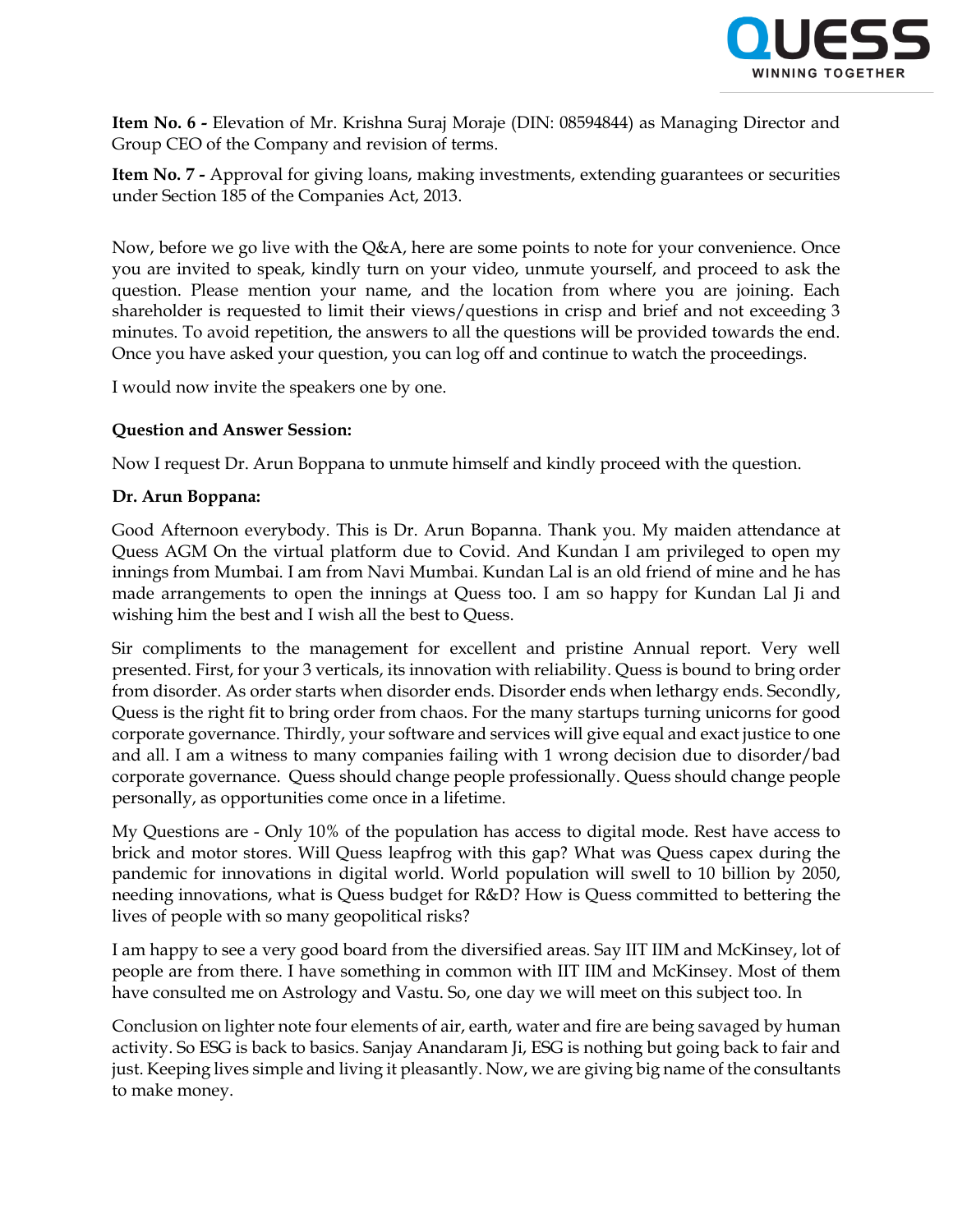

After all Tech innovations and scientific advancements, Humans true role on the planet will be known only when they respect and dialogue with the animal world.

With this, I wish all the best to Quess and thank Kundan Lal Ji for allowing me to open the innings and I am happy to see all of you smiling. Ajit Isaac Ji. In the bible it is said "All must be cast into furnace of trials, if the fire burns up the hay and stubble, you atleast have the consolation that gold and stone shall remain."

So, this is the end of my speech. Hope to see you sometime soon.

# **Kundan K Lal:**

Thanks Mr. Boppana. Thank you for your nice poem and questions. We have noted your questions and we will answer at the end of the session.

Now, we would like to invite Mr**.** Vinod Aggarwal. Mr. Vinod please unmute your mic and go ahead with your questions.

## **Vinod Aggarwal:**

Respected Chairman - Mr Ajit Isaac, MD and CEO – Mr. Suraj Moraje who has been appointed as the MD and CEO for the first time. Welcome Sir and our CFO Ravi Vishwanath Ji for the first time he is there. Welcome him also and CS Kundan Lal who has made such a nice Annual report which is so colourful, pictographically and when you go to Page 14 of the Annual report, the way he have given Acquisition, capital infusion into the Company. Vide different division he have made in the Company, it makes it very clear. Even he has well tabulated the annual report.

On the other part, last year the revenue was slightly lower than the last year. It's understandable as it was a Covid year and also the profit was also lower and the net loss, extraordinary items written back, tax demands, operating revenue, operating profit and the cash flow was strong. INR 986 million of cash with us against a debt of INR 3.5 billion last year. Finance cost from last year was down by 32% come down to INR 986 million. I hope finance cost will also go down and you were able to give dividend of INR 7 per share for the first time in the history of the Company. after IPO at 317. Today the price is INR 960 which is much more than 21% of CAG shown since IPO. It should have been 24-25% CAG as of today Sir. You have reached 2,50,000 associates in the month of March which is also a record and you have added 1,06,000 new associates mostly from Tier 3 cities. Giving them employment. And bring them into social security. Paid 29 billion taxes which is 6% of your revenue. It has been well noted. And you have three divisions, even though global tech solutions have lesser revenue overall but it has been contributing to the highest EBDITA margin of the Company's which is a good sign and how it will keep on growing. I congratulate the Company all the best and hope you will be growing and have better cash flows better dividends. And also giving us bonuses in 2-3 years. Thank you. Signing off from Mumbai.

## **Kundan K Lal:**

Thank you Mr. Vinod for your questions. Now we have questions coming from the next shareholders Mr. Shailesh Mahadevia. Mr. Shailesh go ahead with your questions and unmute your mic.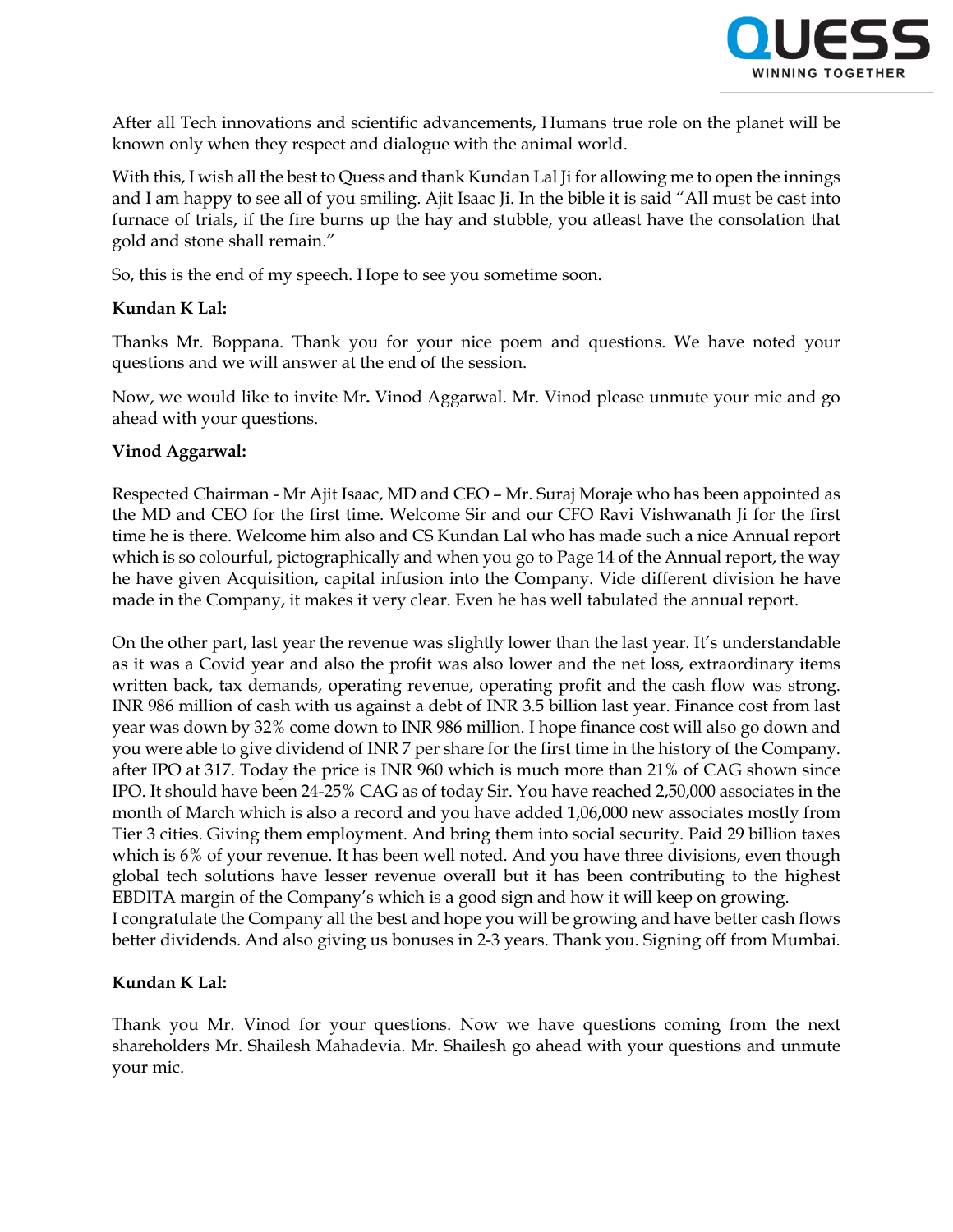

## **Shailesh Mahadevia:**

Sir, can you hear me.

#### **Kundan K Lal:**

Yes, we can hear you.

#### **Shailesh Mahadevia:**

I am not able to start my video because of poor network. Sir firstly, let me congratulate the entire Board of Directors for achieving excellent results during the year under consideration.

Sir, you have also been very much careful about all our employees during this pandemic year. And I would like to appreciate the efforts made by the members concerned. Sir, you have made an excellent report giving all the details that a shareholder would like to have. Sir, with all these appreciation, I wish to put some questions with a view to increase my understanding and to appreciate the work done by the Company.

Sir my first question is I would like to know What ISO 27001:2013 certifies. My next question is many companies are claiming Plastic Positive, how can this be achieved by Companies like Godrej Consumer because their products are being sold in very small packing's. So how do they recover these types of plastic. How do we get our compensation for various services being offered by us. Say for example; 2 or 3 things which I have in mind like we are controlling and managing students beds 40,000 in number, 15,462 Hospital Beds. What are the terms & conditions on which these services offered? Have we made Impact study of our CSR work. Similar acquisitions are now being made by other Companies and some of them are likely to cover in next year. Sir, I would like to know whether we have our services rated under ESG and the Sustainable Rating of ESG work being carried out by us? There is also recognition in Dow Jones sustainability. Sir, it would be great if we are using similar thing. Sir my suggestion is that many smaller companies are badly in need of introduction of digitalization n their process. They would also like to include the testing or impact study of CSR as our company is in a position to help these companies in achieving these recognition. I have also mentioned in the questions which I have already sent that one company for example the excel industries they are very keen but they do not have digitalization programmee but would like to introduce it similarly in the field of ESG also. Whether it is possible you may also contact them. And sir my last question is the world around the problem is regarding sim card and sim card you may be getting any queries that to where to get the SIM card or when are we likely to get SIM card. Sir do you have any such queries and what kind of reply you give to this type of clients. Before I end, I should have said right in the beginning that revenue from operation of INR 10,836 crores, PAT of INR 245 crores and we have been able to turn around in the year under consideration. I also appreciate that our company is recognized by our employees as a preferred place to work. Sir, lastly I wish our organization the very best.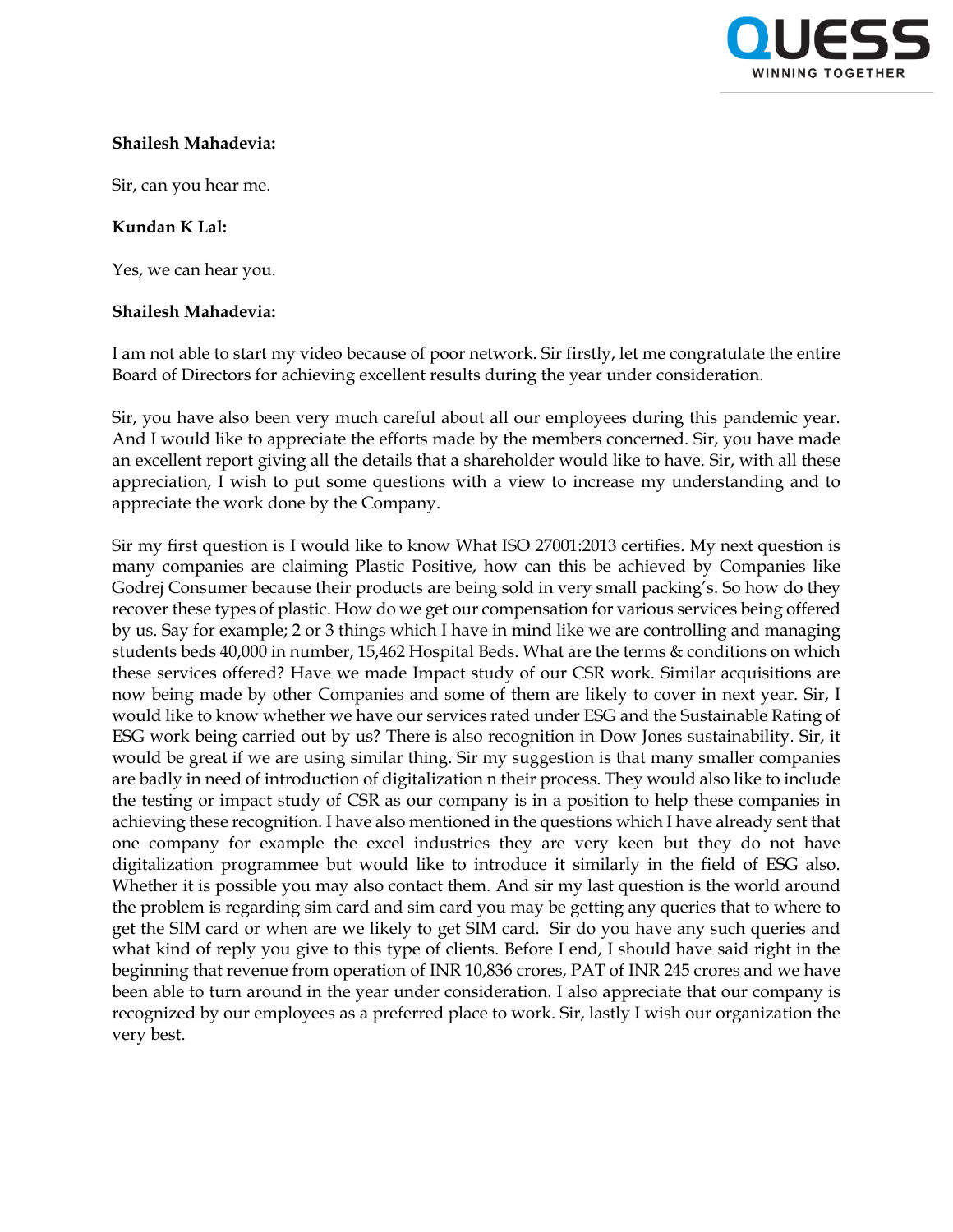

## **Kundan K Lal:**

Thanks Mr. Mahadevia. With this, we conclude the question session from all the shareholders.

We have received one question from Mr. Ravi Kulkarni. He can join and unmute himself otherwise we will start by answering all the questions raised during the meeting.

Now, we will answer the questions raised by both the shareholders.

# **Krishna Suraj Moraje:**

Thank you for your questions and for your enthusiastic participation. It is much appreciated.

I will try to group the questions little bit around the theme so that we can address more of them together. So the first was really around given wholly a small part of India have access to digitalisation and what does Quess think how to leap frog and what are we doing for innovations /R&D and where are we investing and how. So, first of all if you look at 2020, India had over 749 million internet users across the country, most of them accessing through mobile internet. So the fact is the bulk of the people whom we are trying to reach are actually available on their mobile phones and internet and we have created online channels through which candidates can reach out to us for employment. One is - Monster – the online jobs portal that enables jobs discovery for white collar workers while Qjobs – which was launched on November 4 last year, does the same for blue and grey collar workers, and has already had over half a million downloads. That is one we are trying to reach people more electronically in remote areas where people have a chance to access jobs. We also have a proprietary workforce management tool, WorQ, with industry-leading productivity enhancement features, robust employee self-service modules (attendance, leaves, claims, HR documents, policies, etc.), and state-of-the-art employee engagement features. This has 210k+ Monthly active users. We have leveraged our massive scale as an employer to launch an employee benefits platform that currently has annual run rate of INR 25+ Cr GMV.

So we really have invested in building capabilities for our employees which help in reach basically and manage them digitally and give them benefit.

Also as our Chairman said, we have invested in Taskmo as we know both our employers and employees going forward in a digital world will continue to seek enhanced flexibility. And what Taskmo does is allow our customers and workers to allow its customers to hire talent and pay them per task performed. Taskmo has served 300+ clients and has over 750,000 users. The company has been growing smartly since our investment. So while we continue to be and we are the leader in digital world and lot of businesses are technology led highly automated in our processes. We also continue to be a leader in physical world, having hundreds of recruiters and mobilisers to find candidates for jobs or training and development. These recruiters largely work through offline channels, and go deep into rural India to find talent. Infact, around 27% of our Indian hires in the last financial year were from outside tier-1 and tier-2 cities. That's how deep we go to find them. So that's maybe the first set of questions how we are investing in innovations. We don't really do R&D but we do develop technologies that are required.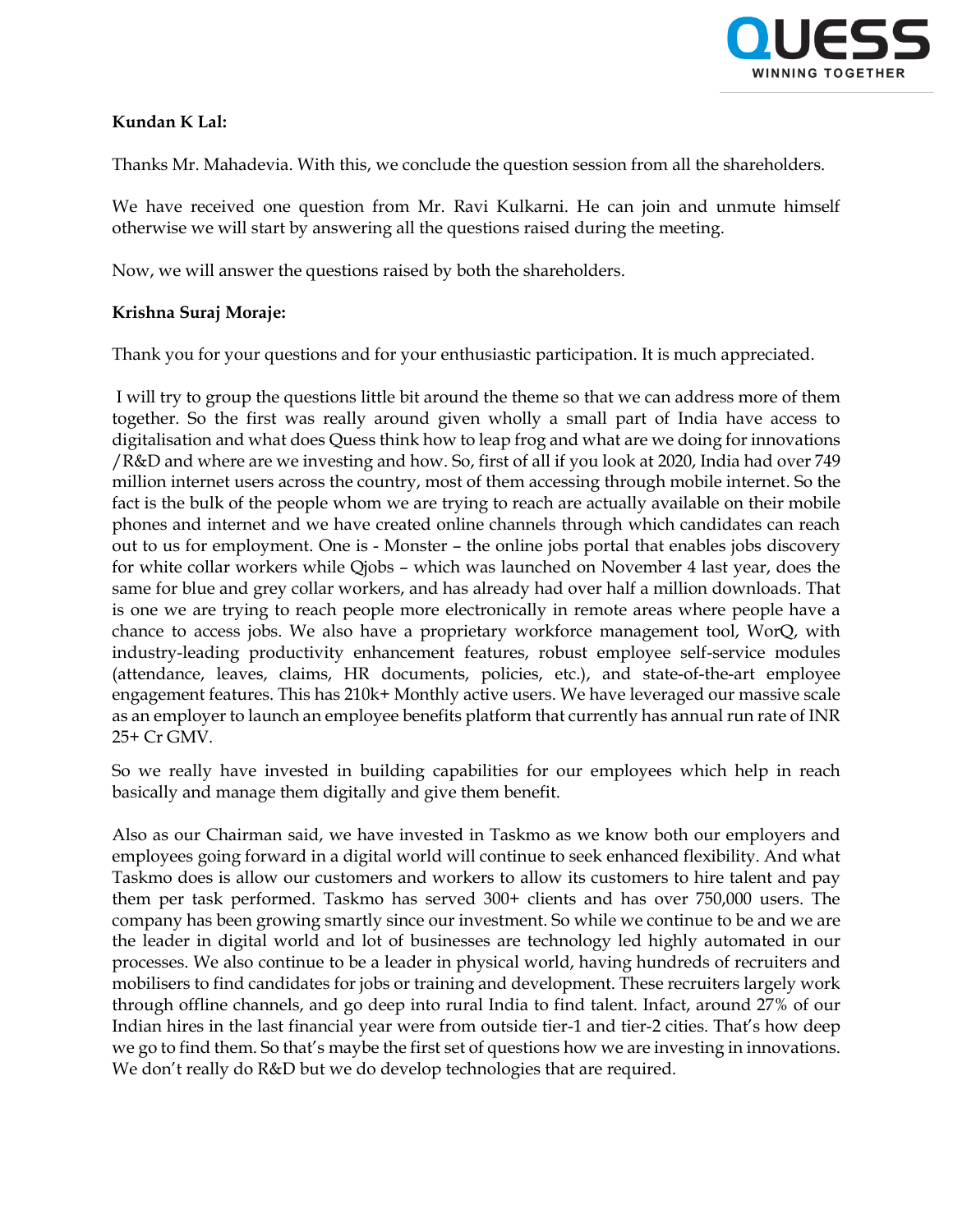

So the second question was on the business model, Mr. Mahadevia asked about 'Pin codes, Student beds managed and Hospital Beds.

Pin Codes covered pertains to the Digicare / Qdigi business – This is one of India's leading aftersales service providers offering on-site and in-home installation and troubleshooting services for smartphones, consumer electronics and consumer durables, across 487 cities which is how you get this 16,891 PIN Codes in India.

So the business model here is for the after sales and the trouble shooting services were it is paid by customers themselves or if the devices are still under warranty the devise OEM themselves will pay us for the installation services are paid by whoever sold the device. So, if you bought a fridge under e-commerce platform the e-commerce platform would pay us to install at your home.

## **So for Students' beds managed:**

Our facility management business provides housekeeping, cleaning, janitorial, catering, and canteen services across 128 hostels including at several Institutions of Eminence, covering a total of 40,000 students' beds, dormitory and hostels. We recruit, train and manage the manpower that performs the tasks, including increasingly through digital oversight. We also provide cleaning equipment as necessary. We manage the entire kitchen on an end to end basis, in facilities provided by the client.

Here, we are paid on the basis of the manpower deployed and the outcomes achieved. For catering and canteen services, we will get paid on the basis of per meal served or on a per student basis depending on the contract.

## **Hospital beds managed:**

Our facility management business provides end-to-end housekeeping and cleaning, janitorial, F&B, technical services, and disposal of waste services across 51 hospitals with a total of 15,400+ beds. We have also recently launched a service to train and deploy medical and paramedical staff at hospitals, given the huge paucity we are seeing in this area.

As with our hostel services, we are paid by hospitals on the basis of outcomes achieved and cost incurred. For catering and canteen services, we will get paid on the basis of per meal served.

There was a question on how quess is committed on bettering lives of people and what the impact of our CSR work is and what is our sustainable Rating for ESG. Let me start by saying that our business model is closely aligned with societal welfare. So what good for society is good for us.

Our activities create high quality and secure jobs for thousands of people. In fact in FY21, >106,000 employees (30%) hired enjoyed social security benefits for first time. Even through the COVID pandemic, our employees voted to re-certify us a Great Place to Work.

Through the COVID pandemic, our people have been at the frontline of the fight against COVID, maintaining 57 hospitals, 3 airports and 11 infrastructure and public utilities. Our 16,000 security professionals have helped keep India safe. Even through lockdown. Several of our businesses do work that is good for our environment – we maintain 4.2 million sq. ft. of green spaces across India, and our QDigi business drives e-waste reduction by repairing 900,000 devices last year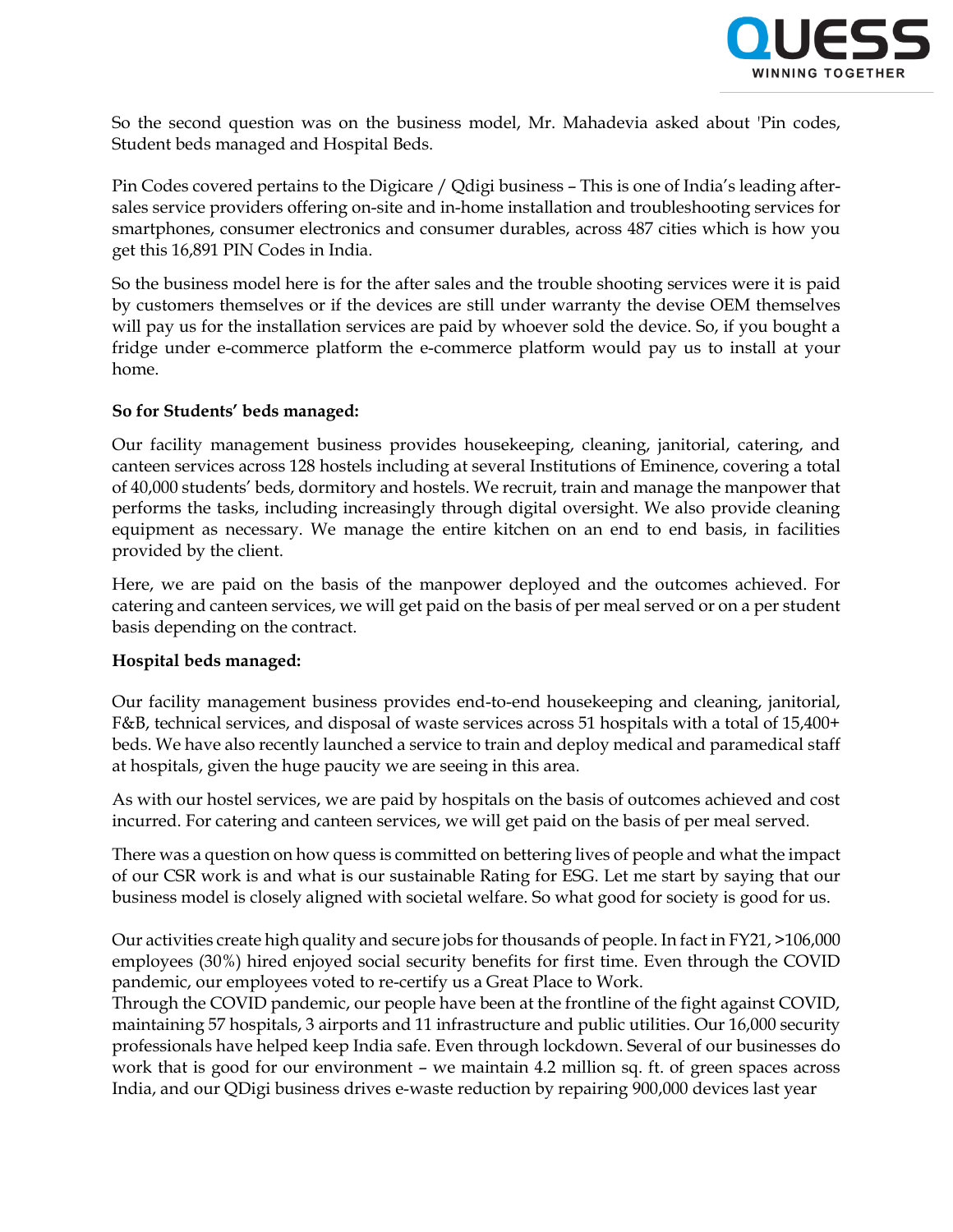

While our environmental footprint itself is low, we are taking steps to improve further through responsible waste management, including ~500 kgs of e-waste disposed responsibly and ~5,500 kgs of paper waste shredded and recycled. On CSR spend last financial year 2020-21 was INR 4.22 crores. We have not conducted an independent impact assessment since this spend is lower than the threshold specified by the MCA. Having said that, we monitor our spend very carefully to make sure it is used in good ways.

And our Chairman's spoke about the impact of our CSR work internally. We have covered 75 government schools, impacting the lives of 13,500 children through our flagship School Enhancement Programme.

We have worked towards creating free and equitable education through digital learning programmes, remote teaching, ICT skills programmes and tech- enabled classrooms. This initiative has benefitted 34,016 students and 1,550 teachers. We ensured availability and sustainable management of water and sanitation for all in CWF Schools by renovating the 200+ sanitation facilities and building 378 hand wash areas. We also introduced remedial education program & early childhood care program to provide holistic learning opportunities to all children in the safety of their homes during the lockdown, this benefited 10,000 children studying across our schools.

I am sure there's a way you can put a dollar value to the happiness and welfare of this programmees. I am not sure there is a more relevant measures. I think the measure here is have we delivered good programmes to the people of high quality and we truly believe that we have and we are proud of our work.

On ESG ratings specifically, we have been rated by various firms out there, unfortunately, there is no homogeneity in terms of how people rate on ESG.

We have published our first full ESG report this year along with our Annual report in ESG section and there will be more disclosures coming out I am waiting to see the responses and hopefully, we will rate well.

There was a question on Plastic Positive and how this can is being achieved by Quess.

Firstly, we are primarily a B2B service provider. Even the business with direct consumer connect are either largely digital in nature like Monster and Qjobs) or provide repair and installation services via Digicare) for electronic devices. We don't have a lot of plastic consumption per se, our footprint environmentally is very small

Having said that, we have taken steps to reduce our plastic footprint, both by moving from retail purchase to bulk purchase of consumable items and also in our offices we have substituted plastic with glass. You will not see bottles of mineral water you will see Jars and we see glasses in all our offices, so we are trying to switch out plastic wherever possible and we also recycle plastic at every available opportunity.

There was a question on what does ISO 27001:2013 certify and what it means. ISO/IEC 27001:2013 specifies the requirements for establishing, implementing, maintaining and continually improving an **Information Security Management System** within the context of the organization.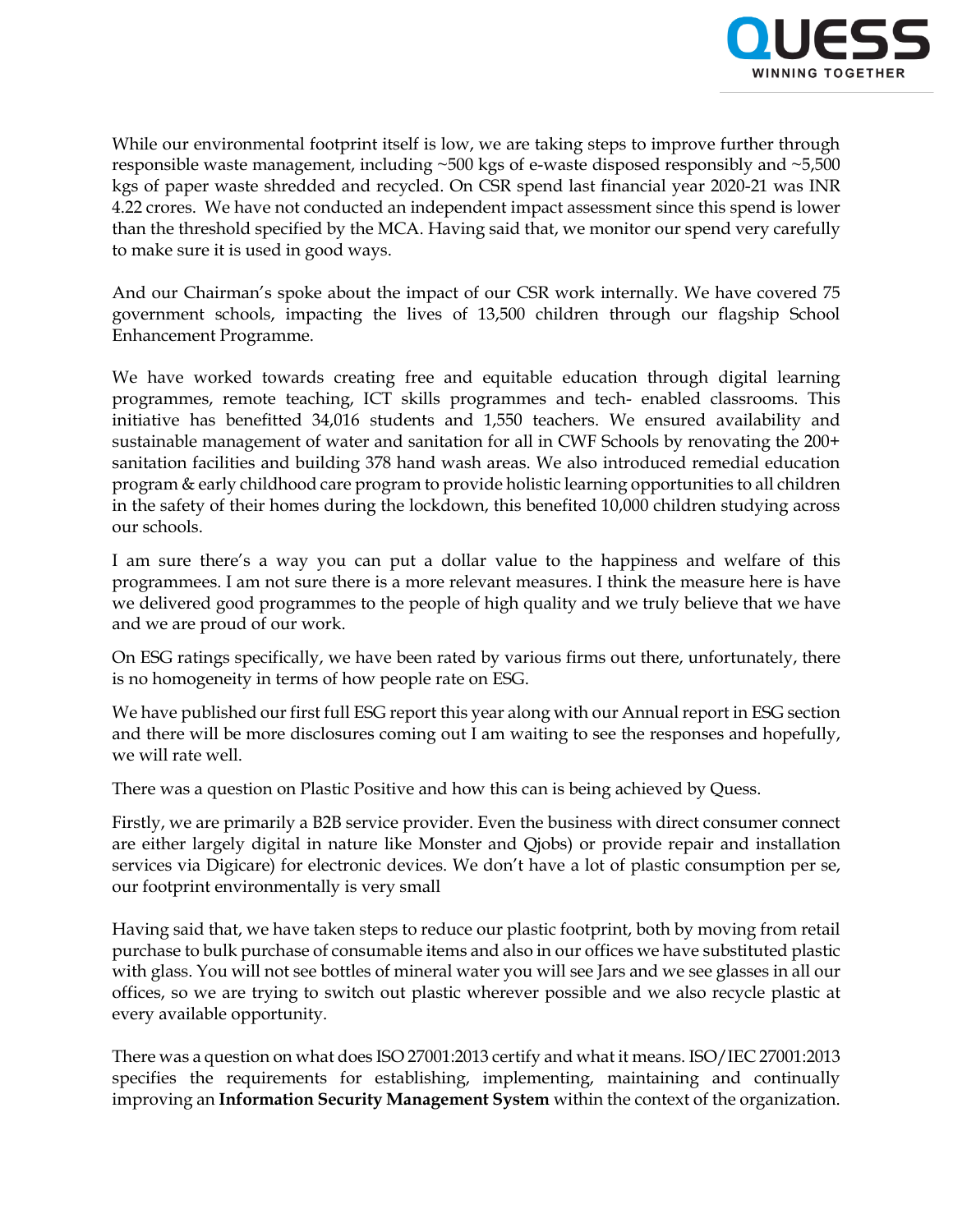

It also includes requirements for the assessment and treatment of information security risks tailored to the needs of the organization.

In today's digital world, Information Security is more important than ever. Hence, we have ensured that entities like Quesscorp, ConneQt and Allsec, all of whom have access to sensitive client data, are ISO 27001:2013 compliant.

There was a question on whether we help companies on integrated reporting and for carrying out impact study of their work.

We currently do not provide the services related to 1) Preparation of integrated report, 2) Carrying out impact study of CSR work and 3) Forming the ESG rating of a company.

However, wherever we work with our clients, we are actively engaging our clients in digitizing those process where Quess is active. This includes digitising the entire Hire to retire process starting with candidate shortlisting from Monster/Qjobs to paperless on-boarding to regular processes such as attendance, leaves, claims, HR documents, policies, and employee separation process. We also do a lot of digital enablement of the actual process, including for example automation of cleaning, remote supervision and management, and real-time productivity reporting.

The final question was about how we see our business evolving in the next 3 to 5 years and what our goals are. So we don't give forward looking statements as per our policies. I will however say that our purpose is to build a leading institutions at a price productivity for clients by outsourcing and optimizing the key business processes and to be the preferred for employees, customers and investors alike. And this is what we are focused on razor sharp day in day out. This required us to drive more digital enablement's of our processes and upgrade the quality of services we offer our customers this requires us to improve how we train our core and associates employee and continually best in class industry these are all activities that we are absolute to keep committed and continue to do. We have stated that we will want to hit a 20% ROE and sustain a 20%ROE and we would like to continue to deliver a 20% medium term OCF growth year on year I think that is sort of the guidance that we will stay with and we will take a long term view towards our purpose. Our purpose will not change. With that, I handover back to Ajit.

Thank you very much.

# **Ajit Isaac:**

So with this, I hope we have answered all questions to the satisfaction of our shareholders. Thank you to all the shareholders for asking all the questions at this virtual AGM.

Members may note that the voting on the InstaVote platform will continue to be available for the next 15 minutes. For e-voting, please click on the Cast Your Vote tab as appearing on your screen. You will be redirected to the voting page while you continue to be part of the meeting. Therefore, members who have not cast their votes yet are requested to do so. Further, I hereby authorize the Company Secretary, to declare the results of the voting and place the results on the website of the Stock Exchange and the Company at the earliest.

Thank you all for attending the meeting and I hereby declare the proceedings as closed. We look forward to seeing you next year and your continued success to our Company.